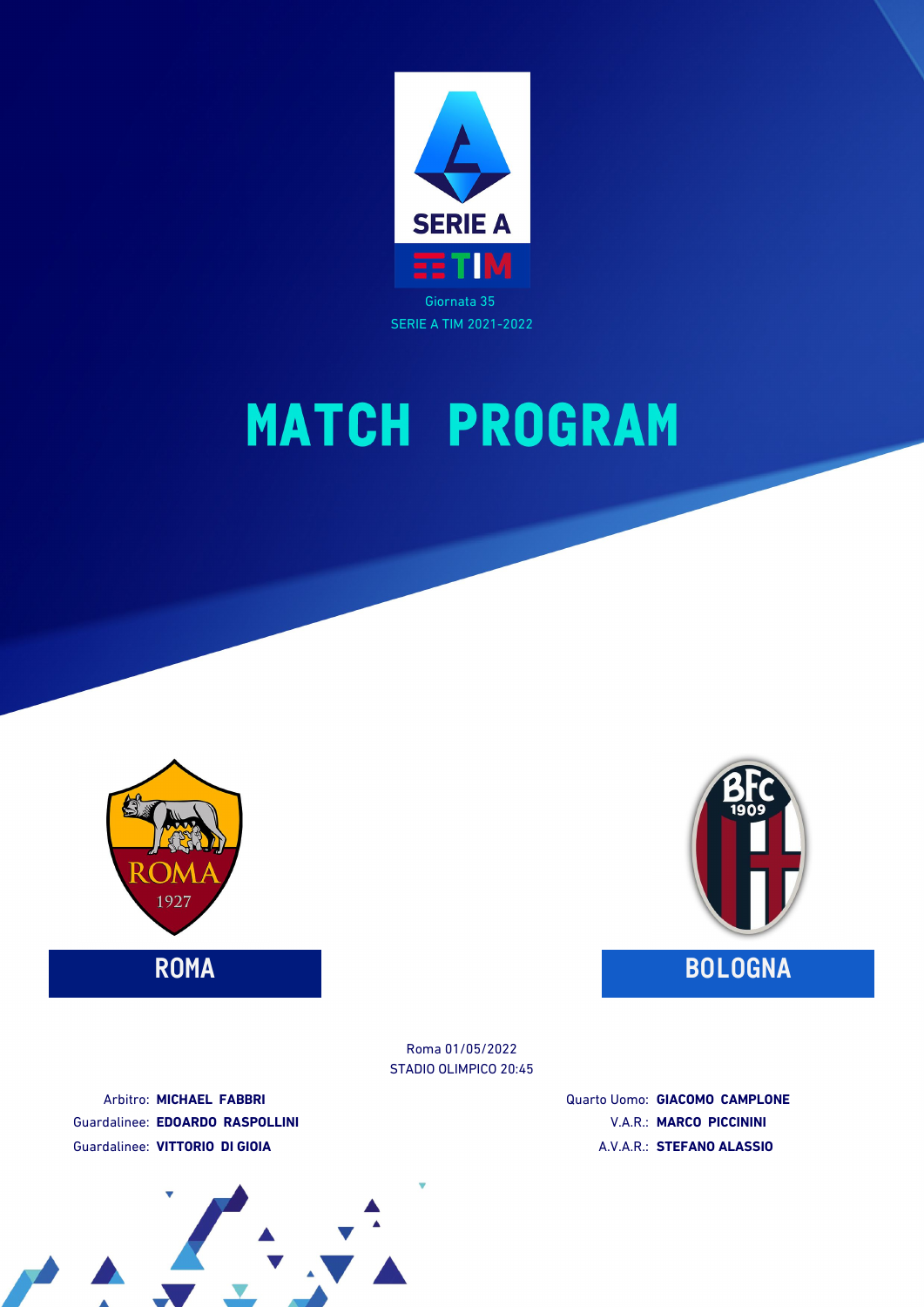

Roma 01/05/2022 STADIO OLIMPICO - 20:45



### **RISULTATI STAGIONALI**

| <b>TOTALI</b>         | <b>PTG</b> | G  | v  | N | Þ  | GF | GS | DIFF.RETI         |
|-----------------------|------------|----|----|---|----|----|----|-------------------|
| <b>ROMA</b>           | 58         | 34 | 17 | 7 | 10 | 55 | 40 | $+15$             |
| <b>BOLOGNA</b>        | 42         | 34 | 11 | 9 | 14 | 39 | 48 | $-9$              |
| <b>CASA/TRASFERTA</b> | <b>PTG</b> | G  | v  | N | D  | GF | GS | <b>MEDIA GOAL</b> |
| <b>ROMA</b>           | 34         | 17 | 10 | 4 | 3  | 25 | 15 | 1.5               |
| <b>BOLOGNA</b>        | 14         | 16 | 3  | 5 | 8  | 15 | 27 | 0.9               |

### **ULTIMI PRECEDENTI**

| 2021-22 15^ G | <b>BOLOGNA</b>                                 | <b>ROMA</b>                                                                                                    |         |
|---------------|------------------------------------------------|----------------------------------------------------------------------------------------------------------------|---------|
| 01/12/2021    | 35'(1°T) M. SVANBERG                           |                                                                                                                | $1 - 0$ |
| 2020-21 30^ G | <b>ROMA</b>                                    | <b>BOLOGNA</b>                                                                                                 |         |
| 11/04/2021    | $44(1°T)$ B. MAYORAL                           |                                                                                                                | $1 - 0$ |
| 2020-21 11^ G | <b>BOLOGNA</b>                                 | <b>ROMA</b>                                                                                                    |         |
| 13/12/2020    | 24'(1°T)[A] B. CRISTANTE                       | 5'(1°T)[A] A. POLI, 10'(1°T) E. DZEKO, 15'(1°T) L. PELLEGRINI,<br>35'(1°T) J. VERETOUT, 44'(1°T) H. MKHITARYAN | $1 - 5$ |
| 2019-20 23^ G | <b>ROMA</b>                                    | <b>BOLOGNA</b>                                                                                                 |         |
| 07/02/2020    | 22'(1°T)[A] S. DENSWIL, 27'(2°T) H. MKHITARYAN | 16'(1°T) R. ORSOLINI, 26'(1°T) M. BARROW, 6'(2°T) M.<br><b>BARROW</b>                                          | $2 - 3$ |
| 2019-20 4^ G  | <b>BOLOGNA</b>                                 | <b>ROMA</b>                                                                                                    |         |
| 22/09/2019    | 9'(2°T) N. SANSONE                             | 4'(2°T) A. KOLAROV, 49'(2°T) E. DZEKO                                                                          | $1 - 2$ |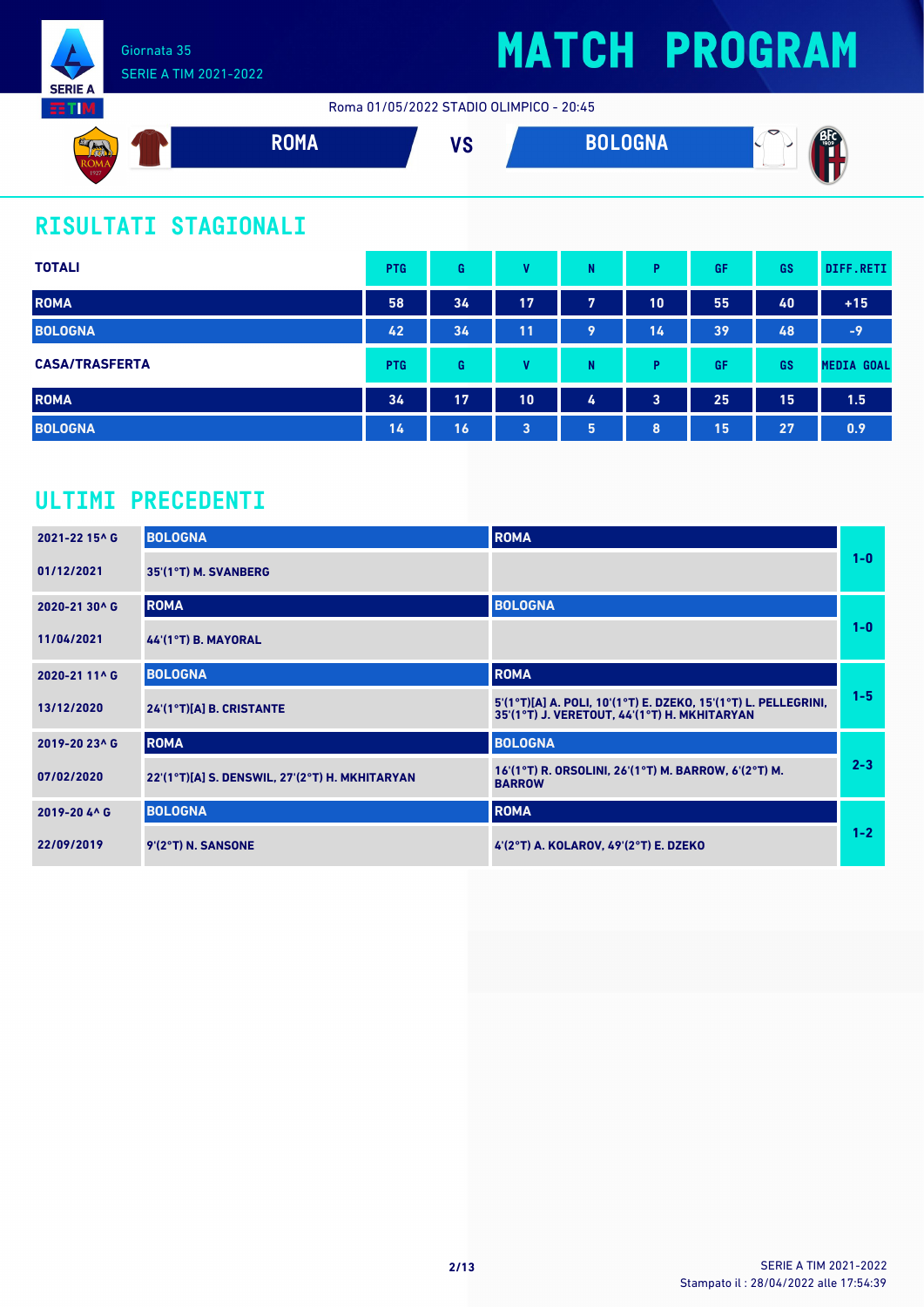

Roma 01/05/2022 STADIO OLIMPICO - 20:45



#### **ROSA DELLE SQUADRE**

| <b>ROMA</b> |                                    | PRES. A               | GOL A          | GOL 2021-22    | PRES. 2021-22    | MIN. 2021-22   |
|-------------|------------------------------------|-----------------------|----------------|----------------|------------------|----------------|
|             | <b>PORTIERI</b>                    |                       |                |                |                  |                |
| -1          | <b>RUI PATRICIO</b>                | 34                    | 40             | 40             | 34               | 3324           |
| 63          | PIETRO BOER                        | $\bf{0}$              | $\mathbf{0}$   | $\pmb{0}$      | $\pmb{0}$        | $\mathbf 0$    |
|             | <b>67 DAVIDE MASTRANTONIO</b>      | $\bf{0}$              | $\mathbf{0}$   | $\mathbf{0}$   | 0                | $\mathbf 0$    |
|             | 87 DANIEL FUZATO                   | $\boldsymbol{6}$      | 8              | $\bf{0}$       | $\bf{0}$         | $\bf{0}$       |
|             | <b>DIFENSORI</b>                   |                       |                |                |                  |                |
|             | 2 RICK KARSDORP                    | 78                    | $\mathbf{1}$   | 0              | 32               | 2881           |
|             | 3 ROGER IBANEZ                     | 70                    | $\mathbf{3}$   | 3              | 30               | 2749           |
|             | <b>5 MATIAS VINA</b>               | 25                    | $\mathbf{0}$   | $\mathbf{0}$   | 25               | 1680           |
|             | <b>6 CHRIS SMALLING</b>            | 71                    | $\overline{6}$ | 3              | 25               | 2088           |
| 18          | <b>DAVIDE SANTON</b>               | 143                   | $\mathbf{0}$   | $\mathbf{0}$   | $\bf{0}$         | $\mathbf 0$    |
|             | 23 GIANLUCA MANCINI                | 136                   | 11             | $\mathbf{0}$   | 30               | 2809           |
|             | <b>24 MARASH KUMBULLA</b>          | 60                    | $\overline{2}$ | $\mathbf{0}$   | 14               | 872            |
| 37          | <b>LEONARDO SPINAZZOLA</b>         | 111                   | 3              | $\pmb{0}$      | $\pmb{0}$        | $\bf{0}$       |
| 58          | <b>FILIPPO MISSORI</b>             | $\mathbf{0}$          | $\mathbf{0}$   | $\mathbf{0}$   | $\bf{0}$         | $\mathbf 0$    |
| 60          | <b>MAISSA NDIAYE</b>               | $\bf{0}$              | $\mathbf{0}$   | $\bf{0}$       | $\bf{0}$         | $\bf{0}$       |
|             | 74 JAN OLIVERAS                    | $\mathbf{0}$          | $\mathbf{0}$   | $\mathbf{0}$   | $\bf{0}$         | $\mathbf 0$    |
|             | <b>75 DIMITRIOS KERAMITSIS</b>     | $\mathbf{1}$          | $\bf{0}$       | $\bf{0}$       | $\mathbf{1}$     | $\overline{2}$ |
|             | <b>CENTROCAMPISTI</b>              |                       |                |                |                  |                |
|             | <b>4 BRYAN CRISTANTE</b>           | 196                   | 21             | $\overline{2}$ | 30               | 2581           |
|             | 7 LORENZO PELLEGRINI               | 186                   | 30             | 8              | 24               | 2166           |
|             | <b>15 AINSLEY MAITLAND-NILES</b>   | $\boldsymbol{6}$      | $\mathbf 0$    | 0              | $\boldsymbol{6}$ | 419            |
| 17          | <b>JORDAN VERETOUT</b>             | 163                   | 33             | 4              | 32               | 2166           |
| 22          | NICOLO' ZANIOLO                    | 78                    | 12             | $\overline{2}$ | 25               | 1952           |
| 27          | <b>SERGIO OLIVEIRA</b>             | 12                    | $\overline{2}$ | $\overline{2}$ | 12               | 844            |
| 42          | <b>AMADOU DIAWARA</b>              | 127                   | 3              | 0              | 4                | 189            |
|             | <b>52 EDOARDO BOVE</b>             | 12                    | $\mathbf{1}$   | $\mathbf{1}$   | 11               | 93             |
|             | <b>55 EBRIMA DARBOE</b>            | 6                     | $\mathbf 0$    | 0              | $\mathbf{1}$     | 65             |
| 59          | NICOLA ZALEWSKI                    | 13                    | $\mathbf{0}$   | $\mathbf{0}$   | 12               | 634            |
| 62          | <b>CRISTIAN VOLPATO</b>            | $\overline{2}$        | $\mathbf{1}$   | $\mathbf{1}$   | $\overline{2}$   | 34             |
| 65          | <b>FILIPPO TRIPI</b>               | $\bf{0}$              | $\mathbf{0}$   | $\mathbf{0}$   | $\bf{0}$         | $\bf{0}$       |
|             | 77 HENRIKH MKHITARYAN              | 87                    | 27             | 5              | 31               | 2687           |
|             | <b>ATTACCANTI</b>                  |                       |                |                |                  |                |
|             | 9 TAMMY ABRAHAM                    | 33                    | 15             | 15             | 33               | 3000           |
|             | 11 CARLES PEREZ                    | 51                    | 4              | $\mathbf{1}$   | 16               | 472            |
|             | <b>14 ELDOR SHOMURODOV</b>         | 55                    | 10             | $\overline{2}$ | 24               | 758            |
|             | 64 FELIX AFENA-GYAN                | 16                    | $\overline{2}$ | $\overline{2}$ | 16               | 686            |
|             | <b>68 JOEL VOELKERLING PERSSON</b> | $\mathbf{0}$          | $\mathbf 0$    | 0              | $\mathbf 0$      | $\mathbf 0$    |
|             | <b>92 STEPHAN EL SHAARAWY</b>      | 228                   | 59             | 3              | 23               | 1030           |
|             | <b>STAFF TECNICO</b>               |                       |                |                |                  |                |
|             | <b>Allenatore</b>                  | <b>JOSE' MOURINHO</b> |                |                |                  |                |



diffidato de la contradicción de la contradicción de la contradicción de la contradicción de la contradicción de Squalificato de la contradicción de la contradicción de la contradicción de la contradicción de la contradicc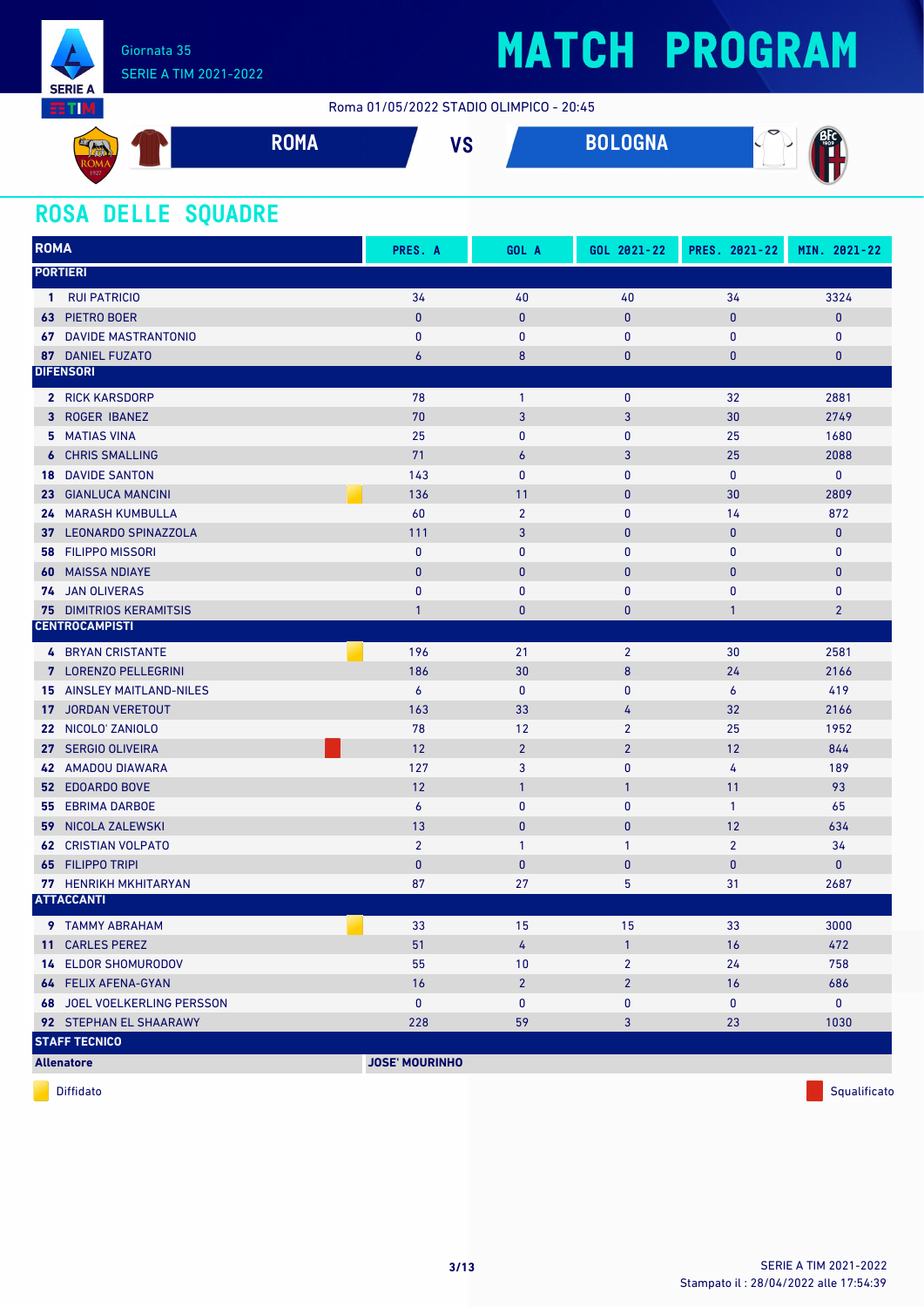

#### Giornata 35 SERIE A TIM 2021-2022

# **MATCH PROGRAM**

Roma 01/05/2022 STADIO OLIMPICO - 20:45

|                 |                                            | <b>ROMA</b> | <b>VS</b>                |                                | <b>BOLOGNA</b> |                              |                  |
|-----------------|--------------------------------------------|-------------|--------------------------|--------------------------------|----------------|------------------------------|------------------|
|                 | <b>BOLOGNA</b>                             |             | PRES. A                  | GOL A                          | GOL 2021-22    | PRES. 2021-22                | MIN. 2021-22     |
|                 | <b>PORTIERI</b>                            |             |                          |                                |                |                              |                  |
|                 | 12 MARCO MOLLA                             |             | $\mathbf{0}$             | $\mathbf{0}$                   | $\pmb{0}$      | $\pmb{0}$                    | $\bf{0}$         |
| 22              | <b>FRANCESCO BARDI</b>                     |             | 52                       | 100                            | $\overline{2}$ | $\mathbf{1}$                 | 93               |
| 23              | <b>NICOLA BAGNOLINI</b>                    |             | $\mathbf{0}$             | $\bf{0}$                       | 0              | $\mathbf{0}$                 | 0                |
| 28              | <b>LUKASZ SKORUPSKI</b>                    |             | 208                      | 318                            | 46             | 33                           | 3180             |
|                 | <b>40 DAVIDE FRANZINI</b>                  |             | $\mathbf{0}$             | 0                              | 0              | $\pmb{0}$                    | 0                |
|                 | <b>DIFENSORI</b>                           |             |                          |                                |                |                              |                  |
|                 | 2 LUIS BINKS                               |             | 14                       | $\pmb{0}$                      | $\pmb{0}$      | 14                           | 657              |
|                 | 3 AARON HICKEY                             |             | 43                       | 5                              | 5              | 32                           | 2683             |
|                 | 4 KEVIN BONIFAZI                           |             | 100                      | 4                              | 0              | 20                           | 1129             |
| 5.              | ADAMA SOUMAORO                             |             | 53                       | $\overline{2}$                 | $\bf{0}$       | 25                           | 2132             |
| 6               | <b>ARTHUR THEATE</b>                       |             | 28                       | $\overline{2}$                 | $\overline{2}$ | 28                           | 2490             |
| 15              | <b>IBRAHIMA MBAYE</b>                      |             | 142                      | $\epsilon$                     | $\pmb{0}$      | 6                            | 130              |
| 29              | <b>LORENZO DE SILVESTRI</b>                |             | 398                      | 24                             | 3              | 27                           | 2139             |
| 31              | RICCARDO STIVANELLO                        |             | $\mathbf{0}$             | $\mathbf{0}$                   | $\pmb{0}$      | $\bf{0}$                     | $\mathbf{0}$     |
| 35              | <b>MITCHELL DIJKS</b>                      |             | 72                       | $\mathbf{1}$                   | 0              | 14                           | 639              |
| 39              | <b>MATTIA MOTOLESE</b>                     |             | $\mathbf{0}$             | $\mathbf{0}$                   | $\pmb{0}$      | $\bf{0}$                     | $\pmb{0}$        |
| 66              | <b>WISDOM AMEY</b>                         |             | $\mathbf{1}$             | $\mathbf 0$                    | 0              | $\pmb{0}$                    | $\bf{0}$         |
| 68              | <b>OMAR KHAILOTI</b>                       |             | $\overline{1}$           | $\mathbf{0}$                   | $\bf{0}$       | $\bf{0}$                     | $\pmb{0}$        |
| 71              | <b>DENSO KASIUS</b>                        |             | 5                        | $\mathbf{0}$                   | 0              | 5                            | 127              |
|                 | 77 EBENEZER ANNAN<br><b>CENTROCAMPISTI</b> |             | $\mathbf{1}$             | 0                              | 0              | $\mathbf{1}$                 | 29               |
|                 |                                            |             |                          |                                |                |                              |                  |
|                 | 8 NICOLAS DOMINGUEZ                        |             | 69<br>$\overline{7}$     | $\mathbf{1}$                   | 0              | 25                           | 1914             |
|                 | 11 LUIS ROJAS<br>14 NICOLAS VIOLA          |             | 58                       | $\mathbf{0}$<br>$\overline{7}$ | $\pmb{0}$<br>0 | $\bf{0}$<br>$\boldsymbol{6}$ | $\pmb{0}$<br>118 |
| 16              | MICHAEL KINGSLEY                           |             | 3                        | $\mathbf{0}$                   | $\pmb{0}$      | $\overline{2}$               | 81               |
|                 | 17 GARY MEDEL                              |             | 155                      | $\mathbf{1}$                   | $\pmb{0}$      | 30                           | 2703             |
| 20              | <b>MICHEL AEBISCHER</b>                    |             | 9                        | $\mathbf{0}$                   | $\bf{0}$       | 9                            | 321              |
| 21 <sup>2</sup> | <b>ROBERTO SORIANO</b>                     |             | 249                      | 33                             | $\pmb{0}$      | 32                           | 2546             |
|                 | 24 BOTOND BARTHA                           |             | $\mathbf{0}$             | 0                              | 0              | $\bf{0}$                     | $\mathbf{0}$     |
|                 | <b>30 JERDY SCHOUTEN</b>                   |             | 66                       | $\mathbf{1}$                   | 0              | 13                           | 1159             |
|                 | <b>32 MATTIAS SVANBERG</b>                 |             | 115                      | 9                              | 3              | 33                           | 2603             |
|                 | 33 NIKLAS PYYHTIA                          |             | $\mathbf{1}$             | 0                              | 0              | $\mathbf{1}$                 | 23               |
|                 | <b>44 MATTIA PAGLIUCA</b>                  |             | $\overline{1}$           | $\bf{0}$                       | $\pmb{0}$      | $\pmb{0}$                    | $\pmb{0}$        |
|                 | <b>82 KACPER URBANSKI</b>                  |             | $\mathbf{1}$             | 0                              | 0              | 0                            | 0                |
|                 | <b>ATTACCANTI</b>                          |             |                          |                                |                |                              |                  |
|                 | 7 RICCARDO ORSOLINI                        |             | 148                      | 27                             | 4              | 26                           | 1662             |
|                 | 9 MARKO ARNAUTOVIC                         |             | 33                       | 13                             | 13             | 30                           | 2568             |
|                 | <b>10 NICOLA SANSONE</b>                   |             | 226                      | 35                             | $\overline{2}$ | 25                           | 940              |
|                 | <b>19 FEDERICO SANTANDER</b>               |             | 67                       | 10                             | $\mathbf{1}$   | $7\phantom{.}$               | 90               |
|                 | <b>55 EMANUEL VIGNATO</b>                  |             | 65                       | $\overline{2}$                 | 0              | 22                           | 631              |
|                 | 76 ANTONIO RAIMONDO                        |             | $\mathbf{1}$             | $\mathbf{0}$                   | $\bf{0}$       | $\pmb{0}$                    | $\mathbf{0}$     |
|                 | 91 DIEGO FALCINELLI                        |             | 116                      | 17                             | 0              | 6                            | 90               |
|                 | 99 MUSA BARROW                             |             | 127                      | 26                             | 5              | 30                           | 1997             |
|                 | <b>STAFF TECNICO</b>                       |             |                          |                                |                |                              |                  |
|                 | <b>Allenatore</b>                          |             | <b>SINISA MIHAJLOVIC</b> |                                |                |                              |                  |

Diffidato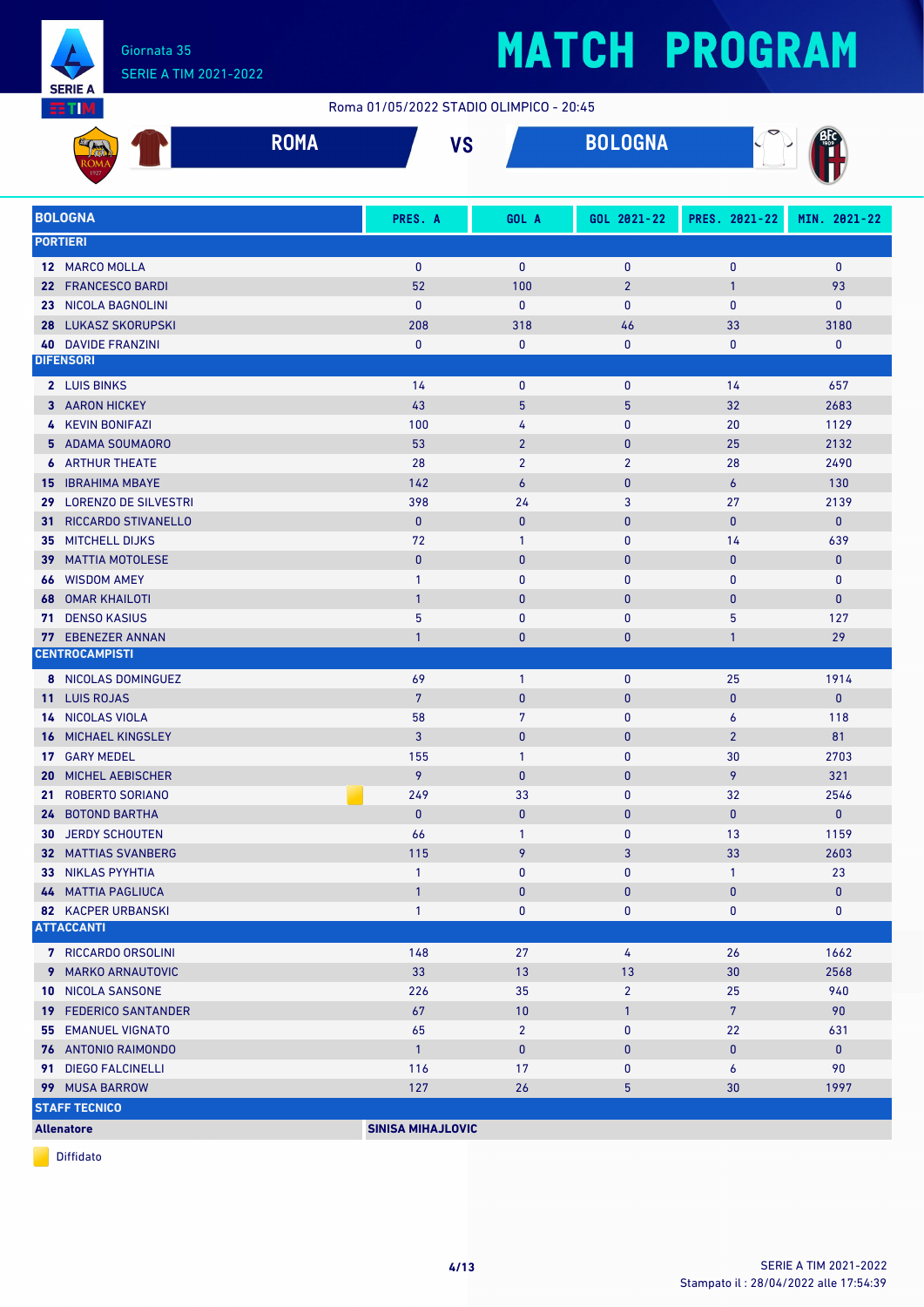

Roma 01/05/2022 STADIO OLIMPICO - 20:45



### **RENDIMENTO RECENTE**

| <b>ROMA</b>         |                                                                           |                         |         |
|---------------------|---------------------------------------------------------------------------|-------------------------|---------|
| <b>34^ GIORNATA</b> | <b>INTER</b>                                                              | <b>ROMA</b>             |         |
| 23/04/2022          | 30'(1°T) D. DUMFRIES, 40'(1°T) M. BROZOVIC, 7'(2°T) L.<br><b>MARTINEZ</b> | 40'(2°T) H. MKHITARYAN  | $3 - 1$ |
| <b>33^ GIORNATA</b> | <b>NAPOLI</b>                                                             | <b>ROMA</b>             | $1 - 1$ |
| 18/04/2022          | $11'(1°T)$ L. INSIGNE                                                     | 46'(2°T) S. EL SHAARAWY |         |
| <b>32^ GIORNATA</b> | <b>ROMA</b>                                                               | <b>SALERNITANA</b>      | $2 - 1$ |
| 10/04/2022          | 37'(2°T) C. PEREZ, 40'(2°T) C. SMALLING                                   | 22'(1°T) I. RADOVANOVIC |         |
| <b>31^ GIORNATA</b> | <b>SAMPDORIA</b>                                                          | <b>ROMA</b>             | $0 - 1$ |
| 03/04/2022          |                                                                           | 27'(1°T) H. MKHITARYAN  |         |
| <b>30^ GIORNATA</b> | <b>ROMA</b>                                                               | <b>LAZIO</b>            |         |
| 20/03/2022          | 1'(1°T) T. ABRAHAM, 22'(1°T) T. ABRAHAM, 40'(1°T) L.<br><b>PELLEGRINI</b> |                         | $3-0$   |
| .                   |                                                                           |                         |         |

|  | <b>BOLOGNA</b> |  |
|--|----------------|--|
|  |                |  |

| <b>34^ GIORNATA</b> | <b>BOLOGNA</b>                                 | <b>UDINESE</b>                         | $2 - 2$ |
|---------------------|------------------------------------------------|----------------------------------------|---------|
| 24/04/2022          | 6'(1°T) A. HICKEY, 14'(2°T) N. SANSONE         | 25'(1°T) D. UDOGIE, 1'(2°T) I. SUCCESS |         |
| <b>33^ GIORNATA</b> | <b>JUVENTUS</b>                                | <b>BOLOGNA</b>                         | $1 - 1$ |
| 16/04/2022          | $50'(2°T)$ D. VLAHOVIC                         | 7'(2°T) M. ARNAUTOVIC                  |         |
| <b>32^ GIORNATA</b> | <b>BOLOGNA</b>                                 | <b>SAMPDORIA</b>                       | $2 - 0$ |
| 11/04/2022          | 16'(2°T) M. ARNAUTOVIC, 31'(2°T) M. ARNAUTOVIC |                                        |         |
| <b>31^ GIORNATA</b> | <b>MILAN</b>                                   | <b>BOLOGNA</b>                         | $0 - 0$ |
| 04/04/2022          |                                                |                                        |         |
| <b>30^ GIORNATA</b> | <b>BOLOGNA</b>                                 | <b>ATALANTA</b>                        | $0 - 1$ |
| 20/03/2022          |                                                | 37'(2°T) M. CISSE'                     |         |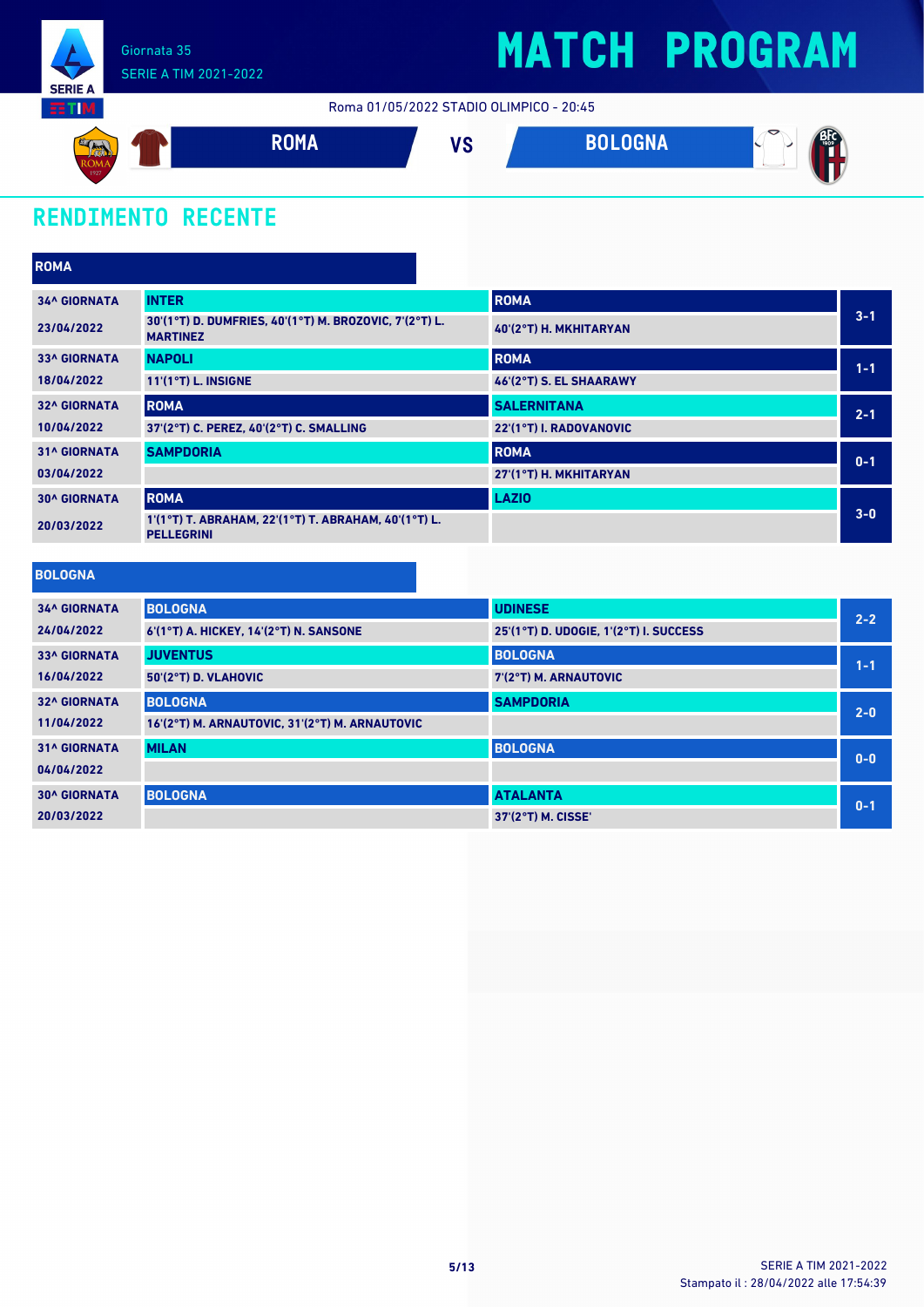

Roma 01/05/2022 STADIO OLIMPICO - 20:45

| <b>SAND</b><br><mark>rasan</mark> ,<br><b>RUNIA</b> | <b>DAMA</b><br><b>TUITA</b> | $\mathbf{u}$<br>V J | <b>DOLOOHA</b><br><b>DULUUINA</b> | $\tilde{\phantom{a}}$<br><b>Contract Contract Contract Contract</b> |
|-----------------------------------------------------|-----------------------------|---------------------|-----------------------------------|---------------------------------------------------------------------|
| 1927                                                |                             |                     |                                   | $\sim$                                                              |

| CONFRONTO SQUADRE [Valori medi] | <b>ROMA</b>    | <b>BOLOGNA</b> |
|---------------------------------|----------------|----------------|
| <b>Goal Fatti</b>               | 1.62           | 1.15           |
| <b>Goal Subiti</b>              | 1.18           | 1.41           |
| <b>Tiri totali</b>              | 15.21          | 11.38          |
| Tiri in porta                   | 5 <sub>5</sub> | 3.79           |
| Assist                          | 0.91           | 0.94           |
| Azioni di attacco               | 33.65          | 25.32          |
| Passaggi riusciti               | 377.21         | 355.06         |
| Passaggi riusciti %             | 83%            | 81%            |
| <b>Falli Fatti</b>              | 13.47          | 11.82          |
| <b>Dribbling</b>                | 8.82           | 8.5            |
| <b>Baricentro</b>               | 51.5m          | 48.46m         |
| Passaggi Chiave                 | 10.06          | 8.09           |
| Fuorigioco                      | 1.62           | 1.32           |
| Corner                          | 5.85           | 4.62           |
| <b>Cross Riusciti</b>           | 5.97           | 5.53           |
| Poss. propria meta              | 00'27          | 00'25          |
| Poss, meta avvers               | 00'19          | 00'19          |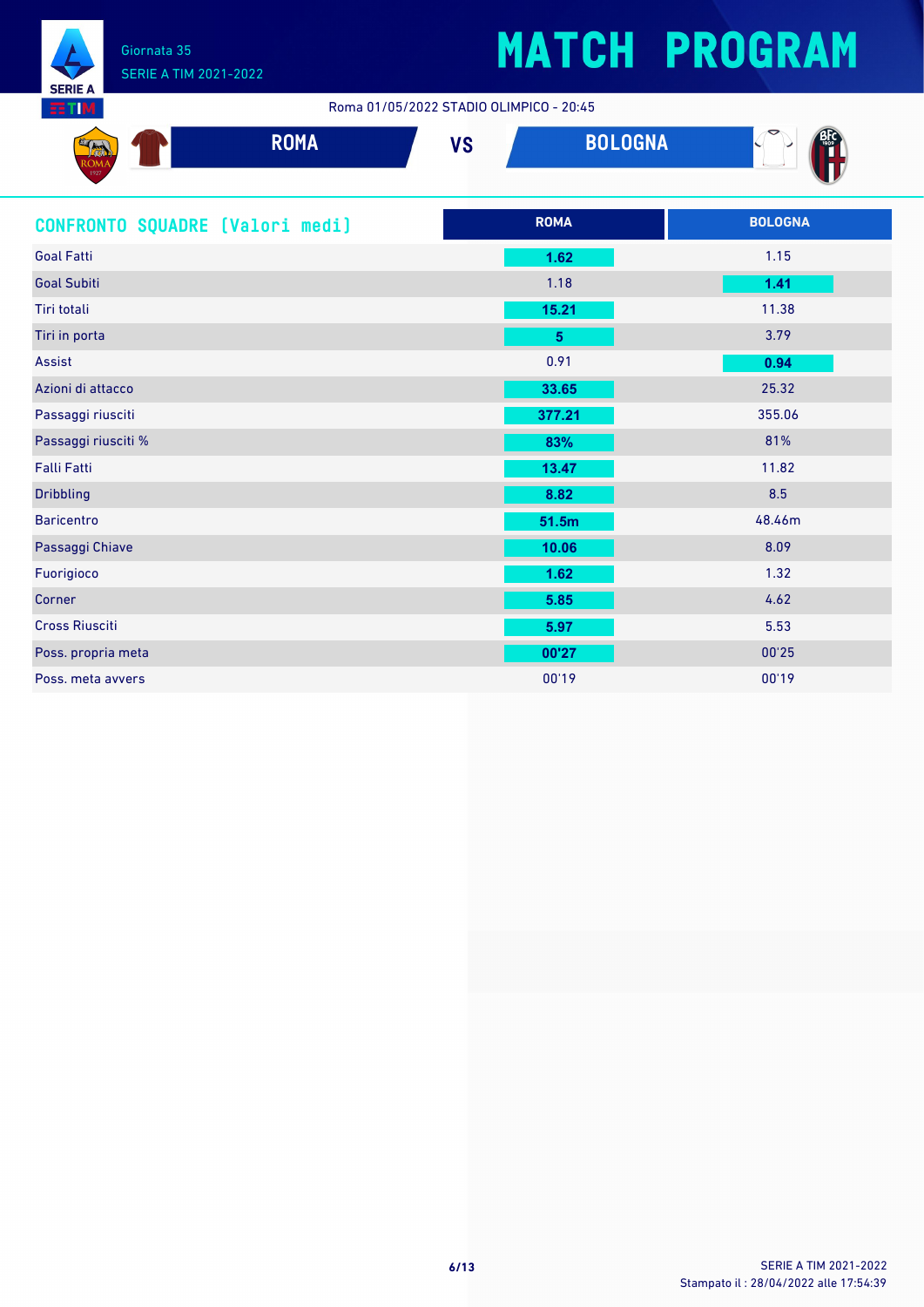

Giornata 35 SERIE A TIM 2021-2022

Roma 01/05/2022 STADIO OLIMPICO - 20:45

$$
\begin{array}{cccc}\n\mathbf{S}_{\text{RNN}} \\
\hline\n\end{array}
$$
 **ROMA VS BOLOGNA**  $\begin{array}{cccc}\n\mathbf{B}\mathbf{C} & \mathbf{A}\n\end{array}$ 

#### **RENDIMENTO ATLETICO \***

| <b>ROMA</b>                 | Pres. (Min.) | Media (km) | Media<br>Sprint (Km) | <b>BOLOGNA</b>         | Pres. (Min.) | Media (km) | <b>Media</b><br>Sprint (Km) |
|-----------------------------|--------------|------------|----------------------|------------------------|--------------|------------|-----------------------------|
| <b>4 B. CRISTANTE</b>       | 30 (2581')   | 11.413     | 0.681                | <b>30 J. SCHOUTEN</b>  | 13 (1159')   | 10.546     | 0.654                       |
| 7 L. PELLEGRINI             | 24 (2166')   | 11.032     | 1.202                | 32 M. SVANBERG         | 33 (2603')   | 10.053     | 0.883                       |
| 77 H. MKHITARYAN            | 31 (2687')   | 10.788     | 1.068                | 21 R. SORIANO          | 32(2546)     | 10.008     | 0.774                       |
| 3 R. IBANEZ                 | 30 (2749')   | 10.121     | 0.751                | 29 L. DE SILVESTRI     | 27 (2139')   | 9.804      | 0.883                       |
| 23 G. MANCINI               | 30 (2809')   | 10.052     | 0.64                 | 8 N. DOMINGUEZ         | 25(1914)     | 9.731      | 0.658                       |
| 2 R. KARSDORP               | 32 (2881')   | 9.838      | 0.957                | <b>6</b> A. THEATE     | 28 (2490')   | 9.729      | 0.665                       |
| 24 M. KUMBULLA              | 14 (872')    | 9.523      | 0.495                | 3 A. HICKEY            | 32 (2683')   | 9.688      | 0.968                       |
| 9 T. ABRAHAM                | 33 (3000')   | 9.516      | 0.868                | 9 M. ARNAUTOVIC        | 30(2568)     | 9.486      | 0.861                       |
| 27 S. OLIVEIRA              | 12(844)      | 9.402      | 0.858                | 5 A. SOUMAORO          | 25 (2132')   | 9.292      | 0.52                        |
| <b>6 C. SMALLING</b>        | 25 (2088')   | 9.337      | 0.484                | 99 M. BARROW           | 30 (1997')   | 8.799      | 0.793                       |
| <b>22 N. ZANIOLO</b>        | 25 (1952')   | 9.197      | 0.932                | <b>7</b> R. ORSOLINI   | 26(1662)     | 8.776      | 0.718                       |
| 17 J. VERETOUT              | 32 (2166')   | 9.094      | 0.748                | <b>17 G. MEDEL</b>     | 30(2703)     | 8.769      | 0.57                        |
| <b>5 M. VINA</b>            | 25 (1680')   | 8.951      | 0.97                 | 4 K. BONIFAZI          | 20 (1129')   | 8.16       | 0.52                        |
| <b>55 E. DARBOE</b>         | 1(65)        | 8.88       | 0.733                | 35 M. DIJKS            | 14(639)      | 7.748      | 0.778                       |
| <b>15 A. MAITLAND-NILES</b> | 6(419)       | 8.792      | 0.837                | 2 L. BINKS             | 14 (657')    | 7.265      | 0.483                       |
| 42 A. DIAWARA               | 4 (189')     | 8.61       | 0.529                | 20 M. AEBISCHER        | 9(321)       | 6.723      | 0.692                       |
| 59 N. ZALEWSKI              | 12(634)      | 7.779      | 0.675                | <b>16 M. KINGSLEY</b>  | 2(81)        | 6.493      | 0.55                        |
| 92 S. EL SHAARAWY           | 23 (1030')   | 6.394      | 0.724                | 10 N. SANSONE          | 25 (940')    | 6.091      | 0.512                       |
| 64 F. AFENA-GYAN            | 16(686)      | 6.376      | 0.823                | <b>55 E. VIGNATO</b>   | 22(631)      | 4.86       | 0.503                       |
| <b>14 E. SHOMURODOV</b>     | 24 (758')    | 5.77       | 0.629                | <b>14 N. VIOLA</b>     | 6(118)       | 4.463      | 0.334                       |
| <b>11 C. PEREZ</b>          | 16 (472')    | 4.857      | 0.56                 | <b>15</b> I. MBAYE     | 6(130)       | 4.229      | 0.359                       |
| 62 C. VOLPATO               | 2(34)        | 4.002      | 0.503                | 71 D. KASIUS           | 5(127)       | 3.779      | 0.545                       |
| <b>52 E. BOVE</b>           | 11(93)       | 2.461      | 0.253                | 91 D. FALCINELLI       | 6(90)        | 3.213      | 0.357                       |
| <b>75</b> D. KERAMITSIS     | 1(2')        | 0.137      | 0.03                 | <b>77 E. ANNAN</b>     | 1(29)        | 3.196      | 0.383                       |
|                             |              |            |                      | 33 N. PYYHTIA          | 1(23')       | 2.706      | 0.223                       |
|                             |              |            |                      | <b>19 F. SANTANDER</b> | 7(90)        | 1.781      | 0.159                       |

\* Le informazioni riportate sul Rendimento Atletico sono da intendersi riferite al periodo di permanenza nella squadra corrente.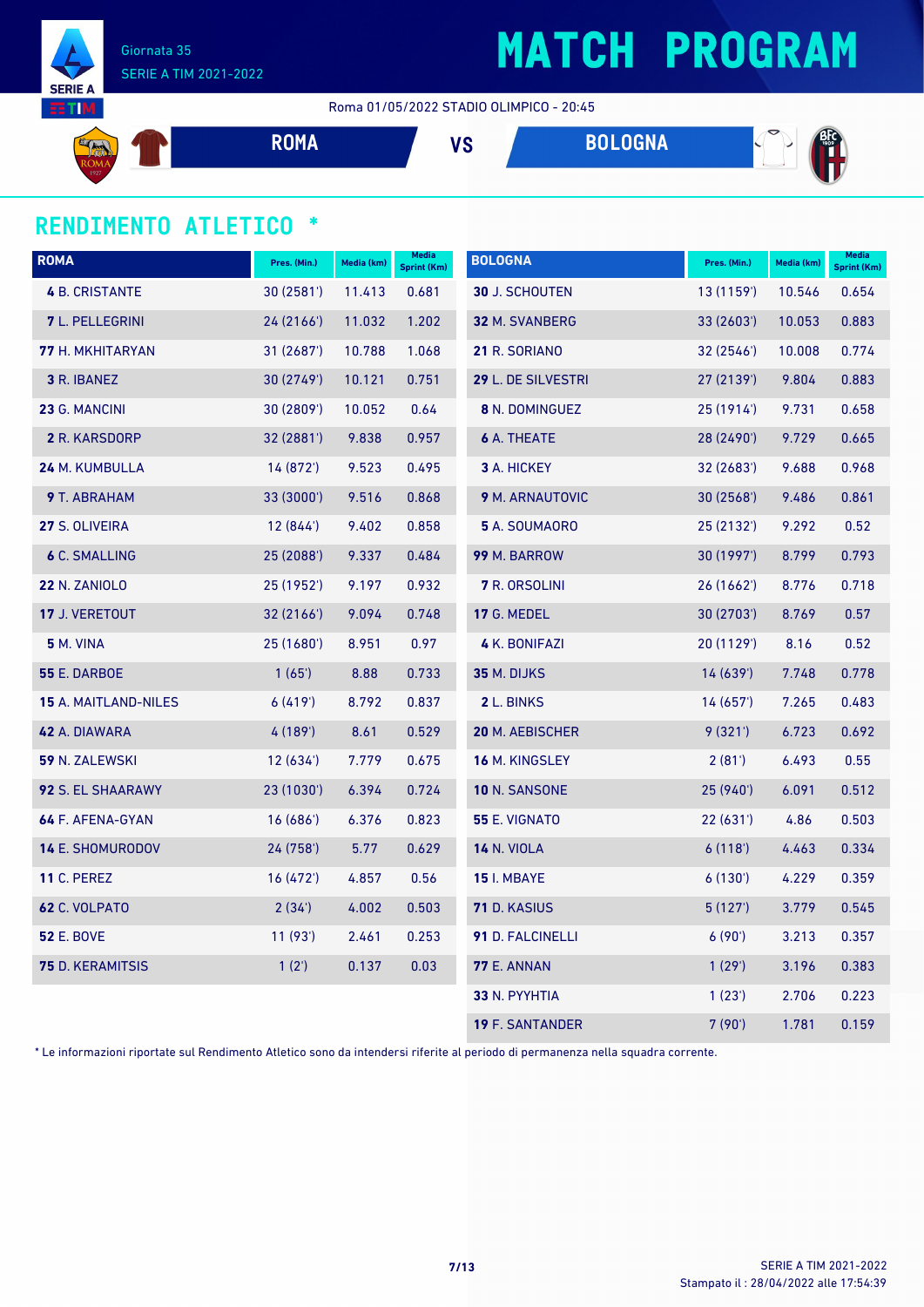Giornata 35 SERIE A TIM 2021-2022

**SERIE A TETTIM** 

Roma 01/05/2022 STADIO OLIMPICO - 20:45



### **GLI INCONTRI DELLA 35 ^ GIORNATA**

| CAGLIARI         |           | <b>vs HELLAS VERONA</b> | 30/04/2022 15:00 |
|------------------|-----------|-------------------------|------------------|
| <b>NAPOLI</b>    |           | vs SASSUOLO             | 30/04/2022 15:00 |
| <b>SAMPDORIA</b> |           | vs GENOA                | 30/04/2022 18:00 |
| <b>SPEZIA</b>    |           | vs LAZIO                | 30/04/2022 20:45 |
| <b>JUVENTUS</b>  |           | vs VENEZIA              | 01/05/2022 12:30 |
| <b>EMPOLI</b>    | <b>VS</b> | <b>TORINO</b>           | 01/05/2022 15:00 |
| <b>MILAN</b>     |           | vs FIORENTINA           | 01/05/2022 15:00 |
| <b>UDINESE</b>   | <b>VS</b> | <b>INTER</b>            | 01/05/2022 18:00 |
| <b>ROMA</b>      | VS        | <b>BOLOGNA</b>          | 01/05/2022 20:45 |
| <b>ATALANTA</b>  | <b>VS</b> | <b>SALERNITANA</b>      | 02/05/2022 20:45 |

#### **CLASSIFICA SERIE A TIM**

|                      | PTG | G  | V                | ${\sf N}$      | P                | <b>GF</b> | GS     | DIFF.RETI |
|----------------------|-----|----|------------------|----------------|------------------|-----------|--------|-----------|
| <b>MILAN</b>         | 74  | 34 | 22               | $\bf 8$        | 4                | 60        | 30     | $+30$     |
| <b>INTER</b>         | 72  | 34 | 21               | 9              | 4                | 72        | 28     | $+44$     |
| <b>NAPOLI</b>        | 67  | 34 | 20               | $\overline{7}$ | 7                | 61        | 30     | $+31$     |
| <b>JUVENTUS</b>      | 66  | 34 | 19               | 9              | $\boldsymbol{6}$ | 52        | 30     | $+22$     |
| <b>ROMA</b>          | 58  | 34 | $17$             | $\overline{7}$ | 10               | 55        | $40\,$ | $+15$     |
| <b>LAZIO</b>         | 56  | 34 | 16               | $\bf 8$        | 10               | 66        | 50     | $+16$     |
| <b>FIORENTINA</b>    | 56  | 34 | 17               | 5              | 12               | 54        | 46     | $+8$      |
| <b>ATALANTA</b>      | 55  | 34 | 15               | 10             | 9                | 61        | 43     | $+18$     |
| <b>HELLAS VERONA</b> | 49  | 34 | 13               | 10             | 11               | 59        | 51     | $+8$      |
| <b>SASSUOLO</b>      | 46  | 34 | 12               | 10             | 12               | 59        | 55     | $+4$      |
| <b>TORINO</b>        | 44  | 34 | 11               | 11             | 12               | 42        | 36     | $+6$      |
| <b>UDINESE</b>       | 43  | 34 | 10               | 13             | 11               | 53        | 52     | $+1$      |
| <b>BOLOGNA</b>       | 42  | 34 | 11               | 9              | 14               | 39        | 48     | $-9$      |
| <b>EMPOLI</b>        | 37  | 34 | 9                | 10             | 15               | 45        | 62     | $-17$     |
| <b>SPEZIA</b>        | 33  | 34 | 9                | $\overline{6}$ | 19               | 34        | 59     | $-25$     |
| <b>SAMPDORIA</b>     | 30  | 34 | $\bf 8$          | 6              | 20               | 41        | 57     | $-16$     |
| <b>CAGLIARI</b>      | 28  | 34 | 6                | 10             | 18               | 31        | 62     | $-31$     |
| <b>SALERNITANA</b>   | 25  | 33 | $\boldsymbol{6}$ | $7\phantom{.}$ | 20               | 28        | 70     | $-42$     |
| <b>GENOA</b>         | 25  | 34 | 3                | 16             | 15               | 25        | 54     | $-29$     |
| <b>VENEZIA</b>       | 22  | 33 | $\overline{5}$   | $7\phantom{.}$ | 21               | 27        | 61     | $-34$     |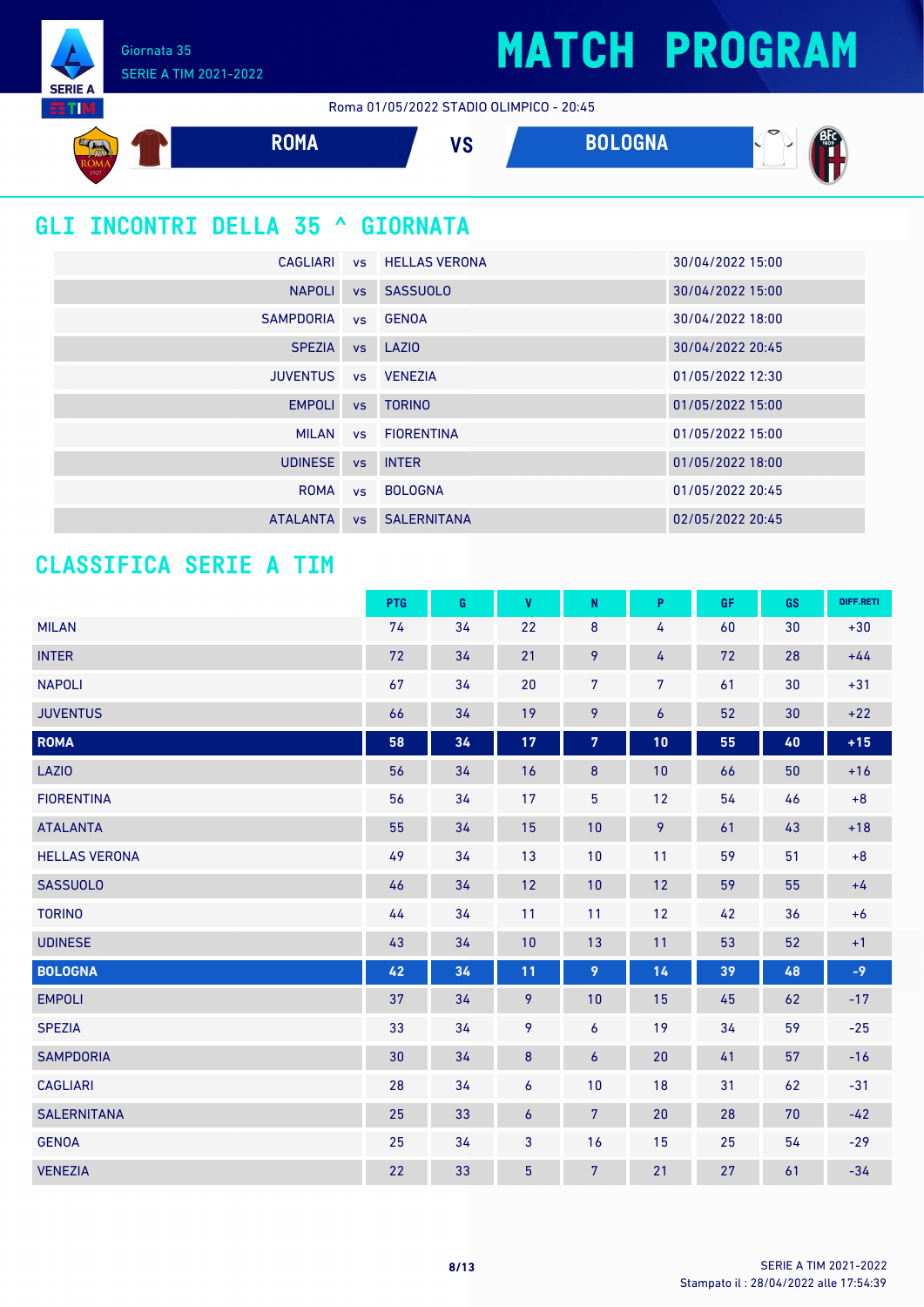





### **CLASSIFICA GIOCATORI**

|               | <b>RANKING MARCATORI</b> |            | <b>Gol(Rigore)</b> |
|---------------|--------------------------|------------|--------------------|
| 1             | C. IMMOBILE              | LAZ        | 26(6)              |
| $\mathcal{P}$ | D. VLAHOVIC              | <b>JUV</b> | 23(5)              |
| 3             | L. MARTINEZ              | <b>INT</b> | 16(3)              |
| 3             | <b>G. SIMEONE</b>        | <b>VER</b> | 16(0)              |
| 5             | <b>T. ABRAHAM</b>        | <b>ROM</b> | 15(2)              |
| 6             | <b>D. BERARDI</b>        | <b>SAS</b> | 14(6)              |
| -7            | <b>M. ARNAUTOVIC</b>     | <b>BOL</b> | 13(2)              |
| 7             | <b>G. SCAMACCA</b>       | <b>SAS</b> | 13(1)              |
| 7             | E. DZEKO                 | <b>INT</b> | 13(0)              |
| 10            | <b>V. OSIMHEN</b>        | <b>NAP</b> | 12(0)              |

#### **CLASSIFICA SQUADRE**

|                 | <b>RANKING SQUADRE</b> | <b>Gol - Media Gol</b> |              |
|-----------------|------------------------|------------------------|--------------|
| 1               | <b>INTER</b>           | 72                     | 2.12         |
| $\overline{2}$  | LAZI <sub>0</sub>      | 66                     | 1.94         |
| 3               | <b>ATALANTA</b>        | 61                     | 1.79         |
| 3               | <b>NAPOLI</b>          | 61                     | 1.79         |
| 5               | <b>MILAN</b>           | 60                     | 1.76         |
| 6               | <b>HELLAS VERONA</b>   | 59                     | 1.74         |
| 6               | <b>SASSUOLO</b>        | 59                     | 1.74         |
| 8               | <b>ROMA</b>            | 55                     | 1.62         |
| 9               | <b>FIORENTINA</b>      | 54                     | 1.59         |
| 10              | <b>UDINESE</b>         | 53                     | 1.56         |
| 11              | <b>JUVENTUS</b>        | 52                     | 1.53         |
| 12              | <b>EMPOLI</b>          | 45                     | 1.32         |
| 13 <sup>°</sup> | <b>TORINO</b>          | 42                     | 1.24         |
|                 | <b>14 SAMPDORIA</b>    | 41                     | 1.21         |
|                 | <b>15 BOLOGNA</b>      | 39                     | 1.15         |
|                 | 16 SPEZIA              | 34                     | $\mathbf{1}$ |
|                 | 17 CAGLIARI            | 31                     | 0.91         |
|                 | <b>18 SALERNITANA</b>  | 28                     | 0.85         |
|                 | 19 VENEZIA             | 27                     | 0.82         |
| 20              | <b>GENOA</b>           | 25                     | 0.74         |

|                | <b>RANKING SQUADRE</b> | Tot tiri-In porta-Fuori-Respinti |     |     |     |
|----------------|------------------------|----------------------------------|-----|-----|-----|
| 1              | <b>INTER</b>           | 584                              | 220 | 213 | 151 |
| $\overline{2}$ | <b>MILAN</b>           | 539                              | 168 | 218 | 153 |
| 3              | <b>NAPOLI</b>          | 523                              | 174 | 201 | 148 |
| 4              | <b>ROMA</b>            | 517                              | 170 | 198 | 149 |
| 4              | <b>SASSUOLO</b>        | 517                              | 193 | 183 | 141 |
| 6              | <b>ATALANTA</b>        | 514                              | 153 | 203 | 158 |
| 7              | <b>JUVENTUS</b>        | 489                              | 162 | 213 | 114 |
| 8              | <b>FIORENTINA</b>      | 468                              | 172 | 187 | 109 |
| 9              | <b>EMPOLI</b>          | 459                              | 149 | 173 | 137 |
| 10             | <b>UDINESE</b>         | 453                              | 161 | 172 | 120 |
| 11             | <b>TORINO</b>          | 429                              | 141 | 176 | 112 |
| 12             | <b>HELLAS VERONA</b>   | 419                              | 141 | 167 | 111 |
| 13             | <b>BOLOGNA</b>         | 387                              | 129 | 161 | 97  |
| 14             | <b>LAZIO</b>           | 379                              | 162 | 138 | 79  |
| 15             | <b>CAGLIARI</b>        | 360                              | 107 | 154 | 99  |
| 16             | <b>SAMPDORIA</b>       | 352                              | 113 | 147 | 92  |
| 17             | <b>SPEZIA</b>          | 345                              | 120 | 130 | 95  |
| 18             | <b>GENOA</b>           | 343                              | 97  | 152 | 94  |
| 19             | <b>SALERNITANA</b>     | 335                              | 106 | 136 | 93  |
| 20             | <b>VENEZIA</b>         | 307                              | 101 | 135 | 71  |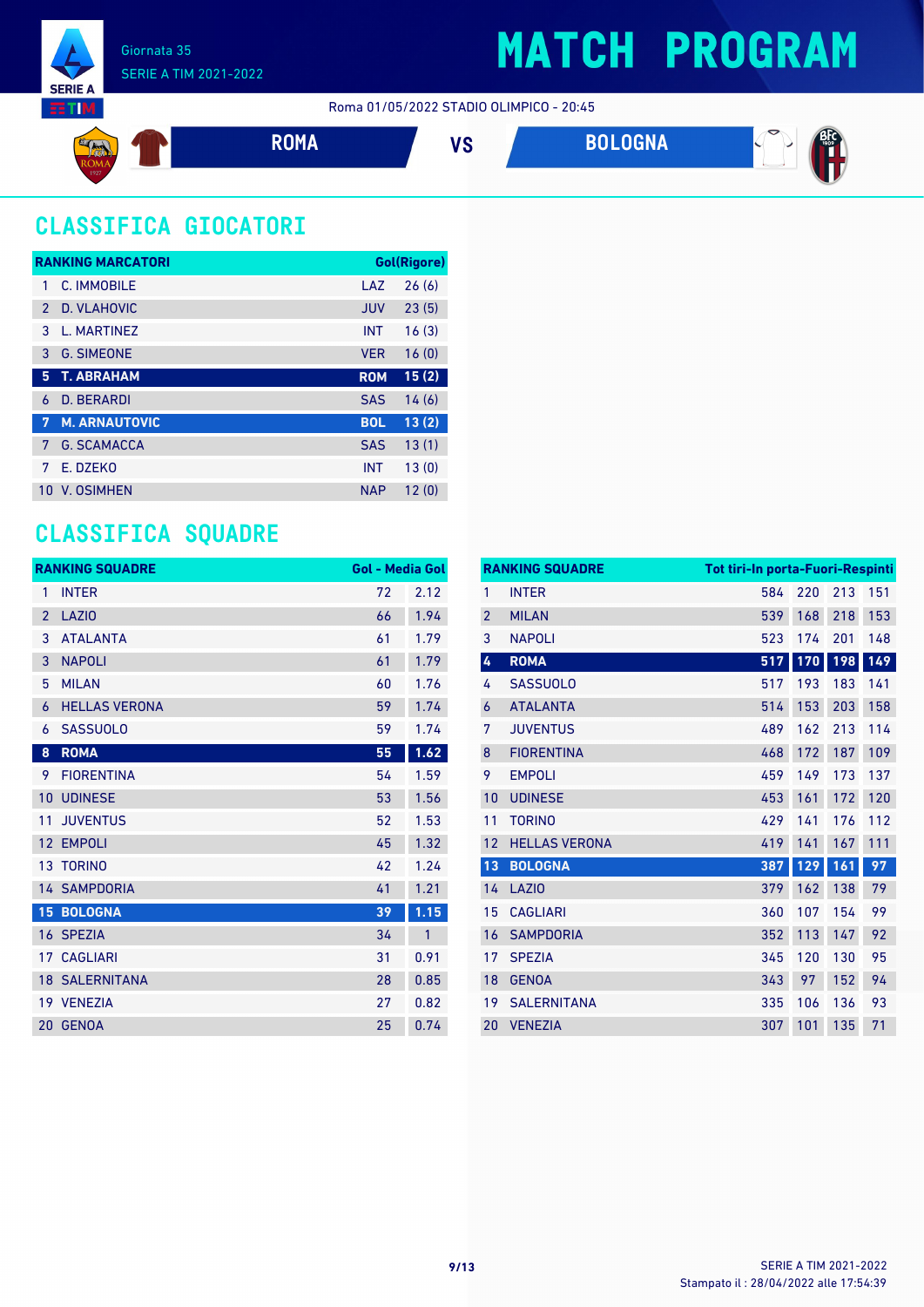

#### Giornata 35 SERIE A TIM 2021-2022

## **MATCH PROGRAM**

**RANKING SQUADRE Passaggi riusciti - % \***

Roma 01/05/2022 STADIO OLIMPICO - 20:45

|  | $\mathcal{L}^{\text{max}}_{\text{max}}$ and $\mathcal{L}^{\text{max}}_{\text{max}}$ and $\mathcal{L}^{\text{max}}_{\text{max}}$ and $\mathcal{L}^{\text{max}}_{\text{max}}$ |  |
|--|-----------------------------------------------------------------------------------------------------------------------------------------------------------------------------|--|
|  |                                                                                                                                                                             |  |
|  |                                                                                                                                                                             |  |
|  |                                                                                                                                                                             |  |
|  |                                                                                                                                                                             |  |
|  |                                                                                                                                                                             |  |
|  |                                                                                                                                                                             |  |







| <b>RANKING SQUADRE</b> | <b>Assist</b> | <b>Media</b><br>٠ |
|------------------------|---------------|-------------------|
| 1 INTER                | 49            | 1.44              |
| 2 LAZIO                | 44            | 1.29              |
| <b>3 ATALANTA</b>      | 41            | 1.21              |
| <b>4 NAPOLI</b>        | 40            | 1.18              |
| <b>5 HELLAS VERONA</b> | 37            | 1.09              |
| <b>6 JUVENTUS</b>      | 33            | 0.97              |
| <b>7 BOLOGNA</b>       | 32            | 0.94              |
| 7 SASSUOLO             | 32            | 0.94              |
| <b>7 UDINESE</b>       | 32            | 0.94              |
| 10 MILAN               | 31            | 0.91              |
| 10 ROMA                | 31            | 0.91              |
| <b>12 FIORENTINA</b>   | 30            | 0.88              |
| <b>13 SAMPDORIA</b>    | 25            | 0.74              |
| <b>14 TORINO</b>       | 24            | 0.71              |
| <b>15 CAGLIARI</b>     | 22            | 0.65              |
| <b>16 EMPOLI</b>       | 21            | 0.62              |
| <b>17 VENEZIA</b>      | 20            | 0.61              |
| <b>18 SPEZIA</b>       | 19            | 0.56              |
| 19 GENOA               | 18            | 0.53              |
| <b>20 SALERNITANA</b>  | 17            | 0.52              |

| <b>LAZIO</b>         | 491.41 | 87 |
|----------------------|--------|----|
| <b>NAPOLI</b>        | 490.62 | 87 |
| <b>INTER</b>         | 452.47 | 86 |
| <b>SASSUOLO</b>      | 429.56 | 85 |
| <b>FIORENTINA</b>    | 429.06 | 85 |
| <b>JUVENTUS</b>      | 418.09 | 85 |
| <b>ATALANTA</b>      | 417.97 | 82 |
| <b>MILAN</b>         | 398.56 | 84 |
| <b>ROMA</b>          | 377.21 | 83 |
|                      |        |    |
| <b>BOLOGNA</b>       | 355.12 | 81 |
| <b>TORINO</b>        | 343.29 | 79 |
| <b>HELLAS VERONA</b> | 327.47 | 77 |
| <b>13 SAMPDORIA</b>  | 316.44 | 78 |
| 14 EMPOLI            | 314.85 | 79 |
| 15 SPEZIA            | 290.35 | 77 |
| 16 VENEZIA           | 281.85 | 78 |
| <b>17 UDINESE</b>    | 277.15 | 78 |
| <b>18 CAGLIARI</b>   | 274.85 | 75 |
| 19 GENOA             | 272.15 | 74 |
|                      |        |    |

\* Valori medi per partita.

| <b>RANKING SQUADRE</b>     | Passaggi chiave* |    | <b>RANKING SQUADRE</b>     | Recuperi* |
|----------------------------|------------------|----|----------------------------|-----------|
| 1 INTER                    | 11.15            |    | 1 HELLAS VERONA            | 62.91     |
| 2 NAPOLI                   | 10.71            |    | 2 ATALANTA                 | 59.79     |
| 3 ATALANTA                 | 10.65            |    | 3 GENOA                    | 57.88     |
| 4 MILAN                    | 10.44            |    | 4 MILAN                    | 55.85     |
| 5 SASSUOLO                 | 10.18            | 5. | <b>TORINO</b>              | 54.85     |
| 6 ROMA                     | 10.06            |    | 6 SAMPDORIA                | 53.53     |
| 7 JUVENTUS                 | 9.5              |    | 7 JUVENTUS                 | 52.44     |
| 8 FIORENTINA               | 9.41             | 8  | <b>UDINESE</b>             | 52.24     |
| 9 TORINO                   | 8.82             |    | 9 INTER                    | 52.21     |
| <b>10 UDINESE</b>          | 8.74             |    | 10 EMPOLI                  | 52.18     |
| 11 EMPOLI                  | 8.59             |    | 11 CAGLIARI                | 51.38     |
| 12 BOLOGNA                 | 8.09             |    | 12 ROMA                    | 51        |
| <b>13 HELLAS VERONA</b>    | 7.68             |    | 13 NAPOLI                  | 50.97     |
| 14 CAGLIARI                | 7.18             |    | 14 SPEZIA                  | 50.94     |
| <b>15 LAZIO</b>            | 7                |    | 15 VENEZIA                 | 50.82     |
| <b>15 SAMPDORIA</b>        | $7\overline{ }$  |    | 16 SASSUOLO                | 50.09     |
| 17 SPEZIA                  | 6.76             |    | <b>17 BOLOGNA</b>          | 50.06     |
| <b>18 SALERNITANA</b>      | 6.61             |    | <b>18 LAZIO</b>            | 49.97     |
| 19 GENOA                   | 6.53             |    | <b>19 FIORENTINA</b>       | 47.91     |
| 20 VENEZIA                 | 5.91             |    | 20 SALERNITANA             | 47.61     |
| * Valori medi per partita. |                  |    | * Valori medi per partita. |           |

\* Valori medi per partita.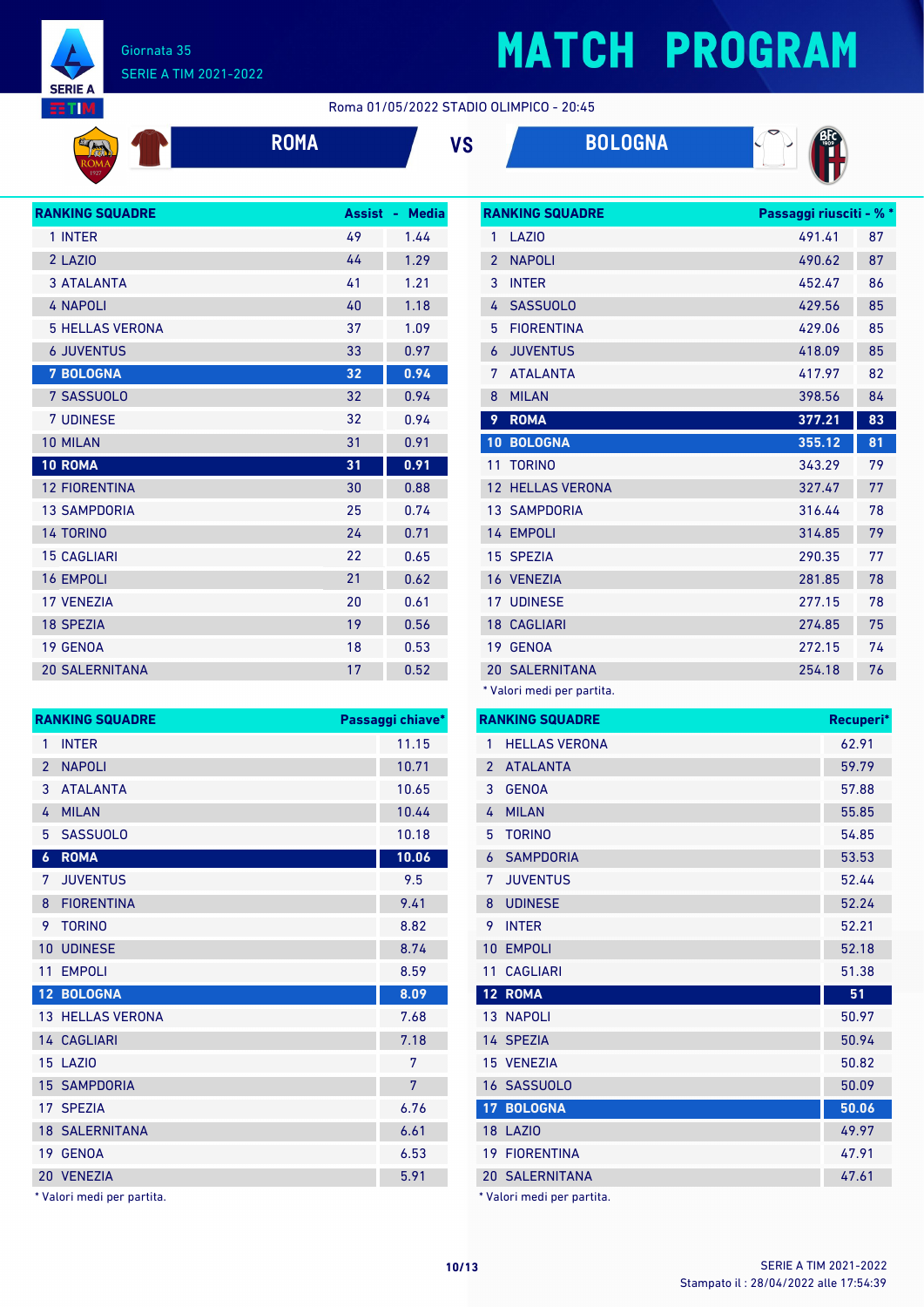

#### Giornata 35 SERIE A TIM 2021-2022

# **MATCH PROGRAM**

Roma 01/05/2022 STADIO OLIMPICO - 20:45

|  | RO |
|--|----|
|  |    |

| <b>IMA</b> | VS | <b>BOLOGNA</b> |
|------------|----|----------------|
|            |    |                |



|                 | <b>RANKING SQUADRE</b>  | <b>Tot. Parate - Media</b> |      |
|-----------------|-------------------------|----------------------------|------|
| 1               | <b>EMPOLI</b>           | 129                        | 3.79 |
| $\overline{2}$  | <b>VENEZIA</b>          | 128                        | 3.88 |
| 3               | <b>SPEZIA</b>           | 126                        | 3.71 |
| 4               | <b>SALERNITANA</b>      | 124                        | 3.76 |
| 5               | <b>BOLOGNA</b>          | 114                        | 3.35 |
| 6               | <b>GENOA</b>            | 113                        | 3.32 |
| 7               | <b>CAGLIARI</b>         | 110                        | 3.24 |
| 8               | <b>SAMPDORIA</b>        | 107                        | 3.15 |
| 9               | <b>SASSUOLO</b>         | 99                         | 2.91 |
| 10              | <b>ROMA</b>             | 94                         | 2.76 |
| 11              | <b>NAPOLI</b>           | 93                         | 2.74 |
| 12 <sup>°</sup> | <b>INTER</b>            | 90                         | 2.65 |
|                 | 13 MILAN                | 87                         | 2.56 |
|                 | <b>14 HELLAS VERONA</b> | 86                         | 2.53 |
|                 | <b>15 UDINESE</b>       | 84                         | 2.47 |
|                 | <b>16 LAZIO</b>         | 83                         | 2.44 |
| 17              | <b>ATALANTA</b>         | 81                         | 2.38 |
|                 | <b>18 JUVENTUS</b>      | 76                         | 2.24 |
|                 |                         |                            |      |
|                 | <b>19 FIORENTINA</b>    | 74                         | 2.18 |

|                 | <b>RANKING SQUADRE</b> | Media Km |
|-----------------|------------------------|----------|
| 1               | LAZIO                  | 112.424  |
| $\overline{2}$  | <b>INTER</b>           | 111.642  |
| 3               | <b>EMPOLI</b>          | 111.566  |
| 4               | <b>ATALANTA</b>        | 111.059  |
| 5               | <b>HELLAS VERONA</b>   | 109.897  |
| 6               | <b>VENEZIA</b>         | 109.438  |
| 7               | <b>GENOA</b>           | 108.855  |
| 8               | <b>JUVENTUS</b>        | 108.198  |
| 9               | <b>ROMA</b>            | 107.831  |
| 10 <sup>°</sup> | <b>CAGLIARI</b>        | 107.296  |
| 11              | <b>SPEZIA</b>          | 107.057  |
| 12              | <b>MILAN</b>           | 106.762  |
|                 | 13 TORINO              | 106.753  |
|                 | <b>14 SALERNITANA</b>  | 106.573  |
|                 | <b>15 NAPOLI</b>       | 106.466  |
| 16              | <b>SAMPDORIA</b>       | 106.087  |
|                 | 17 SASSUOLO            | 105.559  |
| 18              | <b>BOLOGNA</b>         | 105.364  |
|                 | <b>19 FIORENTINA</b>   | 105.197  |
|                 | 20 UDINESE             | 103.712  |

| <b>RANKING SQUADRE</b> |                       | Passaggi 3/4 Tot. - Media |        |
|------------------------|-----------------------|---------------------------|--------|
| $\mathbf{1}$           | <b>ATALANTA</b>       | 4088                      | 120.24 |
| $\overline{2}$         | <b>NAPOLI</b>         | 3866                      | 113.71 |
| 3                      | <b>INTER</b>          | 3567                      | 104.91 |
| 4                      | LAZIO                 | 3290                      | 96.76  |
| 5                      | <b>MILAN</b>          | 3214                      | 94.53  |
| 6                      | <b>TORINO</b>         | 3099                      | 91.15  |
| 7                      | <b>FIORENTINA</b>     | 3086                      | 90.76  |
| 8                      | <b>JUVENTUS</b>       | 3062                      | 90.06  |
| 9                      | <b>SASSUOLO</b>       | 2994                      | 88.06  |
| 10                     | <b>HELLAS VERONA</b>  | 2985                      | 87.79  |
| 11                     | <b>EMPOLI</b>         | 2707                      | 79.62  |
| 12 <sup>°</sup>        | <b>BOLOGNA</b>        | 2630                      | 77.35  |
| 13 <sup>°</sup>        | <b>ROMA</b>           | 2608                      | 76.71  |
|                        | 14 UDINESE            | 2320                      | 68.24  |
|                        | <b>15 SAMPDORIA</b>   | 2288                      | 67.29  |
|                        | 16 SPEZIA             | 2079                      | 61.15  |
| 17 <sup>7</sup>        | <b>CAGLIARI</b>       | 1987                      | 58.44  |
|                        | <b>18 SALERNITANA</b> | 1927                      | 58.39  |
|                        | 19 GENOA              | 1908                      | 56.12  |
|                        | 20 VENEZIA            | 1749                      | 53     |

| <b>RANKING SQUADRE</b> |                       |     | <b>Dribbling Tot. - Media</b> |  |
|------------------------|-----------------------|-----|-------------------------------|--|
| 1                      | <b>MILAN</b>          | 417 | 12.26                         |  |
| $\overline{2}$         | <b>SASSUOLO</b>       | 364 | 10.71                         |  |
| 3                      | <b>ATAI ANTA</b>      | 332 | 9.76                          |  |
| 4                      | <b>UDINESE</b>        | 329 | 9.68                          |  |
| 5                      | <b>JUVENTUS</b>       | 327 | 9.62                          |  |
| 6                      | <b>NAPOLI</b>         | 326 | 9.59                          |  |
| 7                      | <b>ROMA</b>           | 300 | 8.82                          |  |
| 8                      | <b>HELLAS VERONA</b>  | 296 | 8.71                          |  |
| 8                      | LAZI <sub>0</sub>     | 296 | 8.71                          |  |
| 10                     | <b>BOLOGNA</b>        | 290 | 8.53                          |  |
| 11                     | <b>GENOA</b>          | 279 | 8.21                          |  |
| 12                     | <b>EMPOLI</b>         | 274 | 8.06                          |  |
|                        | 13 SPEZIA             | 268 | 7.88                          |  |
|                        | 14 VENEZIA            | 267 | 8.09                          |  |
| 15                     | <b>FIORENTINA</b>     | 265 | 7.79                          |  |
| 16                     | <b>TORINO</b>         | 259 | 7.62                          |  |
|                        | <b>17 SALERNITANA</b> | 258 | 7.82                          |  |
|                        | <b>18 CAGLIARI</b>    | 226 | 6.65                          |  |
| 18                     | <b>INTER</b>          | 226 | 6.65                          |  |
|                        | <b>20 SAMPDORIA</b>   | 203 | 5.97                          |  |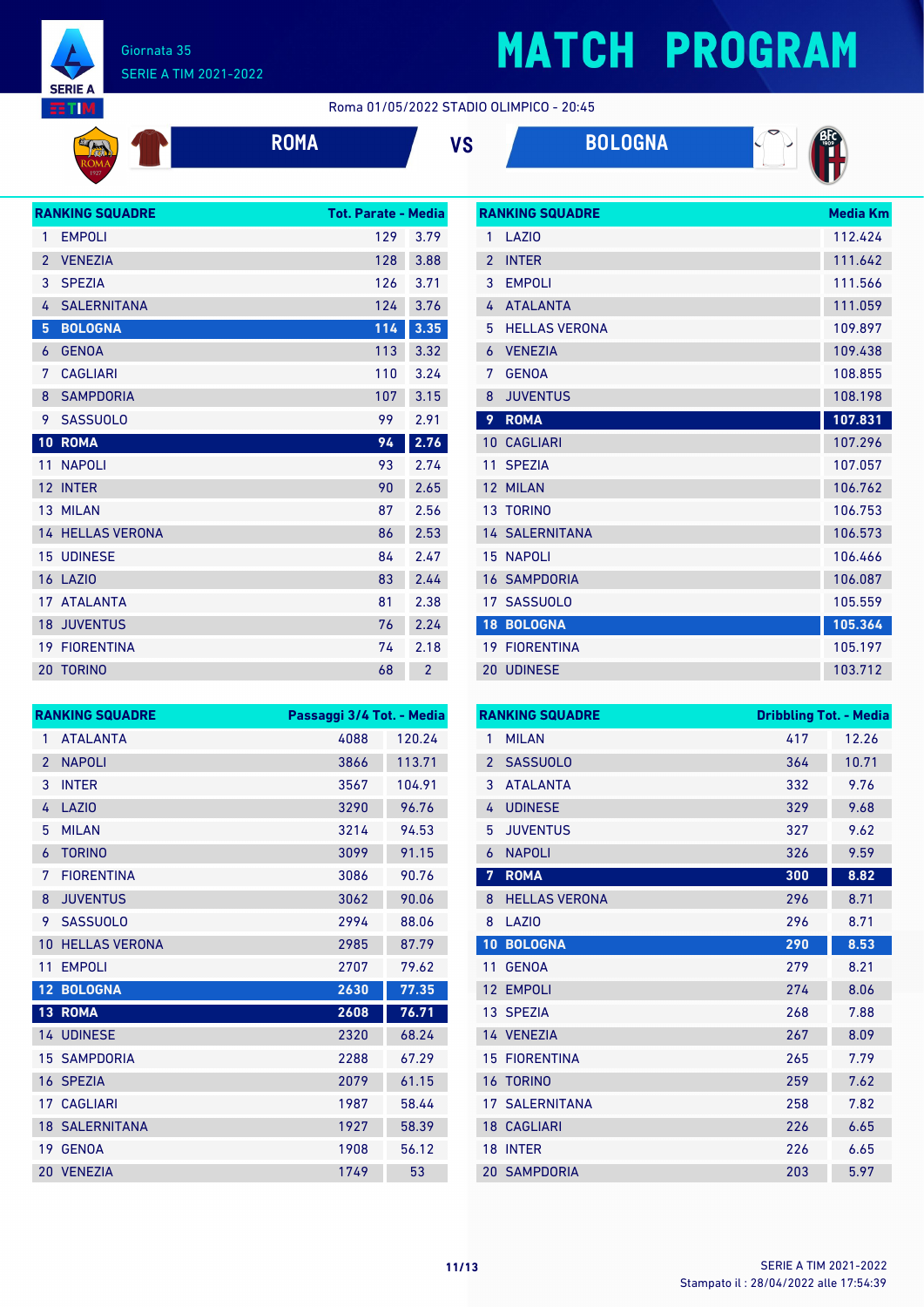

**KO** 

#### Giornata 35 SERIE A TIM 2021-2022

# **MATCH PROGRAM**

Roma 01/05/2022 STADIO OLIMPICO - 20:45





| <b>RANKING SQUADRE</b> |                       |                | Rigori a favore - Contro |  |
|------------------------|-----------------------|----------------|--------------------------|--|
| 1                      | <b>NAPOLI</b>         | 12             | 1                        |  |
| $\overline{2}$         | <b>INTER</b>          | 10             | 4                        |  |
| 3                      | <b>FIORENTINA</b>     | 9              | 5                        |  |
| 4                      | <b>HELLAS VERONA</b>  | 8              | 4                        |  |
| 5                      | <b>MILAN</b>          | 8              | 5                        |  |
| 6                      | <b>LAZIO</b>          | 8              | $\overline{6}$           |  |
| $\overline{7}$         | <b>ROMA</b>           | 7              | 5                        |  |
| 8                      | <b>EMPOLI</b>         | 7              | 7                        |  |
| 9                      | <b>SASSUOLO</b>       | 7              | 8                        |  |
| 10                     | <b>JUVENTUS</b>       | 6              | 5                        |  |
| 11                     | <b>ATALANTA</b>       | 6              | 6                        |  |
| 12                     | <b>GENOA</b>          | 5              | 4                        |  |
|                        | <b>13 SAMPDORIA</b>   | 4              | $\overline{2}$           |  |
|                        | 14 BOLOGNA            | 4              | 7                        |  |
|                        | <b>15 TORINO</b>      | 4              | 8                        |  |
|                        | <b>16 CAGLIARI</b>    | 4              | 9                        |  |
|                        | 17 SPEZIA             | 4              | 12                       |  |
|                        | <b>18 UDINESE</b>     | 3              | 5                        |  |
|                        | 19 VENEZIA            | 3              | 11                       |  |
|                        | <b>20 SALERNITANA</b> | $\overline{2}$ | 7                        |  |

| <b>RANKING SQUADRE</b> |                      | Gol dalla panchina - Media |                   |
|------------------------|----------------------|----------------------------|-------------------|
| 1                      | <b>ATALANTA</b>      | 12                         | 1.00              |
| $\mathbf{1}$           | <b>INTER</b>         | 12                         | 1.20              |
| 3                      | <b>UDINESE</b>       | 11                         | 1.00              |
| 4                      | <b>ROMA</b>          | 10                         | $1.\overline{11}$ |
| 5                      | <b>NAPOLI</b>        | 9                          | 1.00              |
| 6                      | <b>SASSUOLO</b>      | 8                          | 1.33              |
| 7                      | <b>EMPOLI</b>        | 7                          | 1.00              |
| 7                      | <b>FIORENTINA</b>    | 7                          | 1.00              |
| 7                      | <b>TORINO</b>        | 7                          | 1.00              |
| 10                     | <b>BOLOGNA</b>       | 6                          | 1.00              |
|                        | 10 GENOA             | 6                          | 1.20              |
| 10                     | <b>JUVENTUS</b>      | 6                          | 1.00              |
| 10                     | <b>MILAN</b>         | 6                          | 1.00              |
| 10 <sup>°</sup>        | <b>SPEZIA</b>        | 6                          | 1.00              |
| 15                     | <b>SALERNITANA</b>   | 5                          | 1.00              |
|                        | 15 VENEZIA           | 5                          | 1.00              |
| 17                     | LAZIO                | 4                          | 1.00              |
|                        | <b>18 CAGLIARI</b>   | 3                          | 1.00              |
| 18                     | <b>HELLAS VERONA</b> | 3                          | 1.00              |
|                        | <b>18 SAMPDORIA</b>  | 3                          | 1.00              |